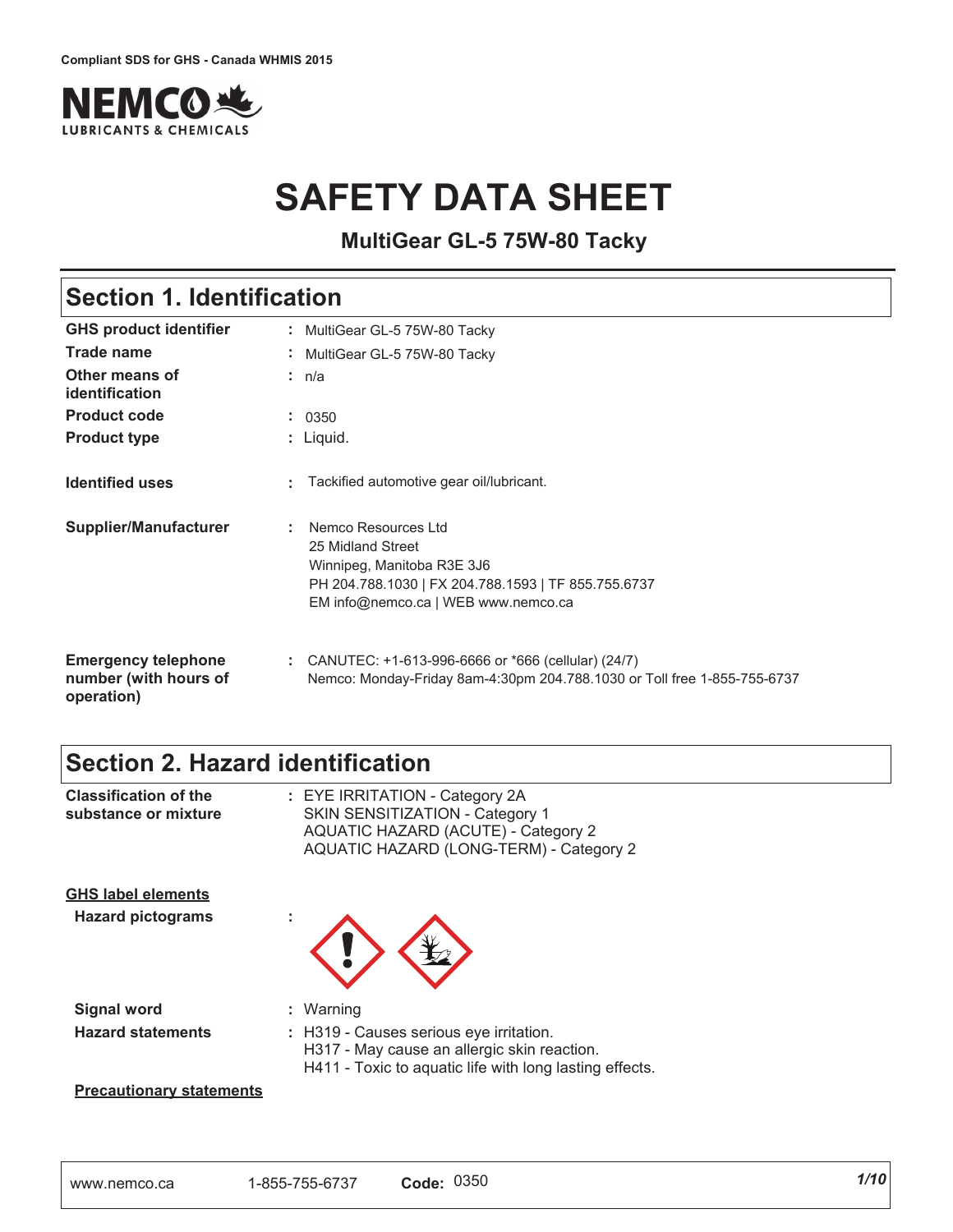

### **Section 2. Hazard identification**

| <b>Prevention</b>                                                                           | : P280 - Wear protective gloves. Wear eye or face protection.<br>P273 - Avoid release to the environment.<br>P261 - Avoid breathing vapor.<br>P264 - Wash hands thoroughly after handling.<br>P272 - Contaminated work clothing should not be allowed out of the workplace.                                                                                                                                                                                                    |
|---------------------------------------------------------------------------------------------|--------------------------------------------------------------------------------------------------------------------------------------------------------------------------------------------------------------------------------------------------------------------------------------------------------------------------------------------------------------------------------------------------------------------------------------------------------------------------------|
| <b>Response</b>                                                                             | : P391 - Collect spillage.<br>P302 + P352 + P362+P364 - IF ON SKIN: Wash with plenty of soap and water.<br>Take off contaminated clothing and wash it before reuse.<br>P333 + P313 - If skin irritation or rash occurs: Get medical attention.<br>P305 + P351 + P338 - IF IN EYES: Rinse cautiously with water for several minutes.<br>Remove contact lenses, if present and easy to do. Continue rinsing.<br>P337 + P313 - If eye irritation persists: Get medical attention. |
| <b>Storage</b>                                                                              | : Not applicable.                                                                                                                                                                                                                                                                                                                                                                                                                                                              |
| <b>Disposal</b>                                                                             | : P501 - Dispose of contents and container in accordance with all local, regional,<br>national and international regulations.                                                                                                                                                                                                                                                                                                                                                  |
| Other hazards which do not : None known.<br>result in classification/<br><b>HHNOC/PHNOC</b> |                                                                                                                                                                                                                                                                                                                                                                                                                                                                                |

### Section 3. Composition/information on ingredients

| Substance/mixture | : Mixture |
|-------------------|-----------|
| Other means of    | : n/a     |
| identification    |           |

#### **CAS number/other identifiers**

| <b>CAS number</b>   | : Not applicable. |
|---------------------|-------------------|
| <b>Product code</b> | : 0350            |

| Ingredient name                                        | $\frac{9}{6}$ (w/w) | <b>CAS number</b> |
|--------------------------------------------------------|---------------------|-------------------|
| Distillates (petroleum), hydrotreated heavy paraffinic | $60 - 100$          | 64742-54-7        |
| Polysulfides, di-tert-Bu                               | $1 - 5$             | 68937-96-2        |
| Phosphoric acid esters/amine salt                      | $0.1 - 1$           |                   |
| $(Z)$ -Octadec-9-Enylamine                             | $0.1 - 1$           | 112-90-3          |

There are no additional ingredients present which, within the current knowledge of the supplier and in the concentrations applicable, are classified as hazardous to health or the environment and hence require reporting in this section.

Occupational exposure limits, if available, are listed in Section 8.

### **Section 4. First-aid measures**

#### Description of necessary first aid measures

| Eye contact       | : Immediately flush eyes with plenty of water, occasionally lifting the upper and lower<br>eyelids. Check for and remove any contact lenses. Continue to rinse for at least 20<br>minutes. Get medical attention.                                                                                                                                                                                                                                                                                                                                                                            |
|-------------------|----------------------------------------------------------------------------------------------------------------------------------------------------------------------------------------------------------------------------------------------------------------------------------------------------------------------------------------------------------------------------------------------------------------------------------------------------------------------------------------------------------------------------------------------------------------------------------------------|
| <b>Inhalation</b> | : Remove victim to fresh air and keep at rest in a position comfortable for breathing.<br>If not breathing, if breathing is irregular or if respiratory arrest occurs, provide<br>artificial respiration or oxygen by trained personnel. It may be dangerous to the<br>person providing aid to give mouth-to-mouth resuscitation. Get medical attention if<br>adverse health effects persist or are severe. If unconscious, place in recovery<br>position and get medical attention immediately. Maintain an open airway. Loosen<br>tight clothing such as a collar, tie, belt or waistband. |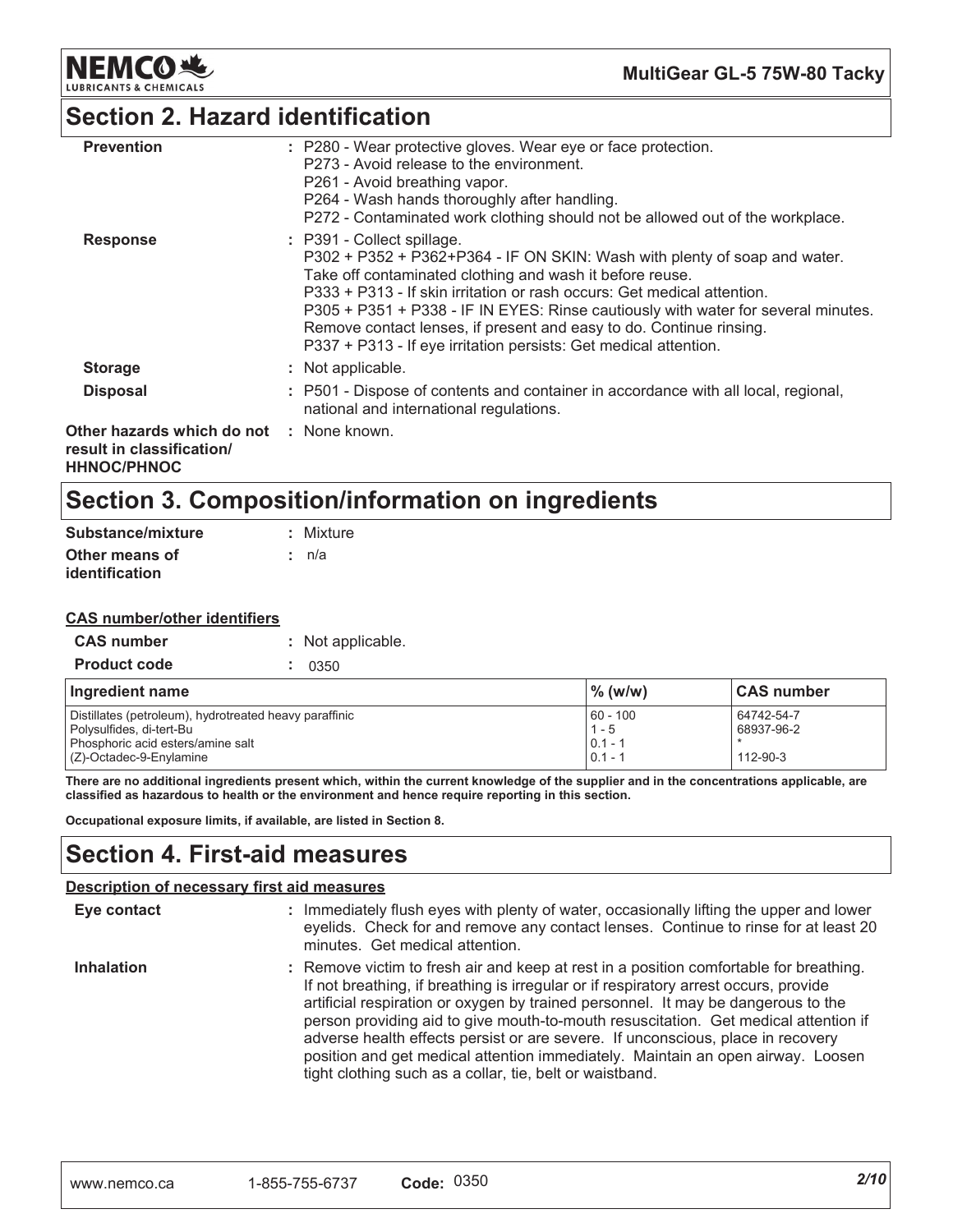

MultiGear GL-5 75W-80 Tacky

# Section 4. First-aid measures

| <b>Skin contact</b> | : Wash with plenty of soap and water. Wash contaminated clothing thoroughly with<br>water before removing it, or wear gloves. Continue to rinse for at least 20 minutes.<br>Get medical attention. In the event of any complaints or symptoms, avoid further<br>exposure. Wash clothing before reuse. Clean shoes thoroughly before reuse.                                                                                                                                                                                                                                                                                                                                                                                                                                                                                   |
|---------------------|------------------------------------------------------------------------------------------------------------------------------------------------------------------------------------------------------------------------------------------------------------------------------------------------------------------------------------------------------------------------------------------------------------------------------------------------------------------------------------------------------------------------------------------------------------------------------------------------------------------------------------------------------------------------------------------------------------------------------------------------------------------------------------------------------------------------------|
| Ingestion           | : Wash out mouth with water. Remove dentures if any. Remove victim to fresh air<br>and keep at rest in a position comfortable for breathing. If material has been<br>swallowed and the exposed person is conscious, give small quantities of water to<br>drink. Stop if the exposed person feels sick as vomiting may be dangerous. Do not<br>induce vomiting unless directed to do so by medical personnel. If vomiting occurs,<br>the head should be kept low so that vomit does not enter the lungs. Get medical<br>attention if adverse health effects persist or are severe. Never give anything by<br>mouth to an unconscious person. If unconscious, place in recovery position and get<br>medical attention immediately. Maintain an open airway. Loosen tight clothing such<br>as a collar, tie, belt or waistband. |

#### Most important symptoms/effects, acute and delayed

| <b>Potential acute health effects</b> |                                                                                                                                                                                                                                                                          |
|---------------------------------------|--------------------------------------------------------------------------------------------------------------------------------------------------------------------------------------------------------------------------------------------------------------------------|
| Eye contact                           | : Causes serious eye irritation.                                                                                                                                                                                                                                         |
| <b>Inhalation</b>                     | : No known significant effects or critical hazards.                                                                                                                                                                                                                      |
| <b>Skin contact</b>                   | : May cause an allergic skin reaction.                                                                                                                                                                                                                                   |
| Ingestion                             | : No known significant effects or critical hazards.                                                                                                                                                                                                                      |
| Over-exposure signs/symptoms          |                                                                                                                                                                                                                                                                          |
| Eye contact                           | : Adverse symptoms may include the following:<br>pain or irritation<br>watering<br>redness                                                                                                                                                                               |
| <b>Inhalation</b>                     | : No known significant effects or critical hazards.                                                                                                                                                                                                                      |
| <b>Skin contact</b>                   | : Adverse symptoms may include the following:<br>irritation<br>redness                                                                                                                                                                                                   |
| Ingestion                             | : No known significant effects or critical hazards.                                                                                                                                                                                                                      |
|                                       | Indication of immediate medical attention and special treatment needed, if necessary                                                                                                                                                                                     |
| Notes to physician                    | : Treat symptomatically. Contact poison treatment specialist immediately if large<br>quantities have been ingested or inhaled.                                                                                                                                           |
| <b>Specific treatments</b>            | : No specific treatment.                                                                                                                                                                                                                                                 |
| <b>Protection of first-aiders</b>     | : No action shall be taken involving any personal risk or without suitable training. It<br>may be dangerous to the person providing aid to give mouth-to-mouth resuscitation.<br>Wash contaminated clothing thoroughly with water before removing it, or wear<br>gloves. |

See toxicological information (Section 11)

### **Section 5. Fire-fighting measures**

| <b>Extinguishing media</b>        |                                                                 |
|-----------------------------------|-----------------------------------------------------------------|
| Suitable extinguishing<br>media   | : Use an extinguishing agent suitable for the surrounding fire. |
| Unsuitable extinguishing<br>media | : None known.                                                   |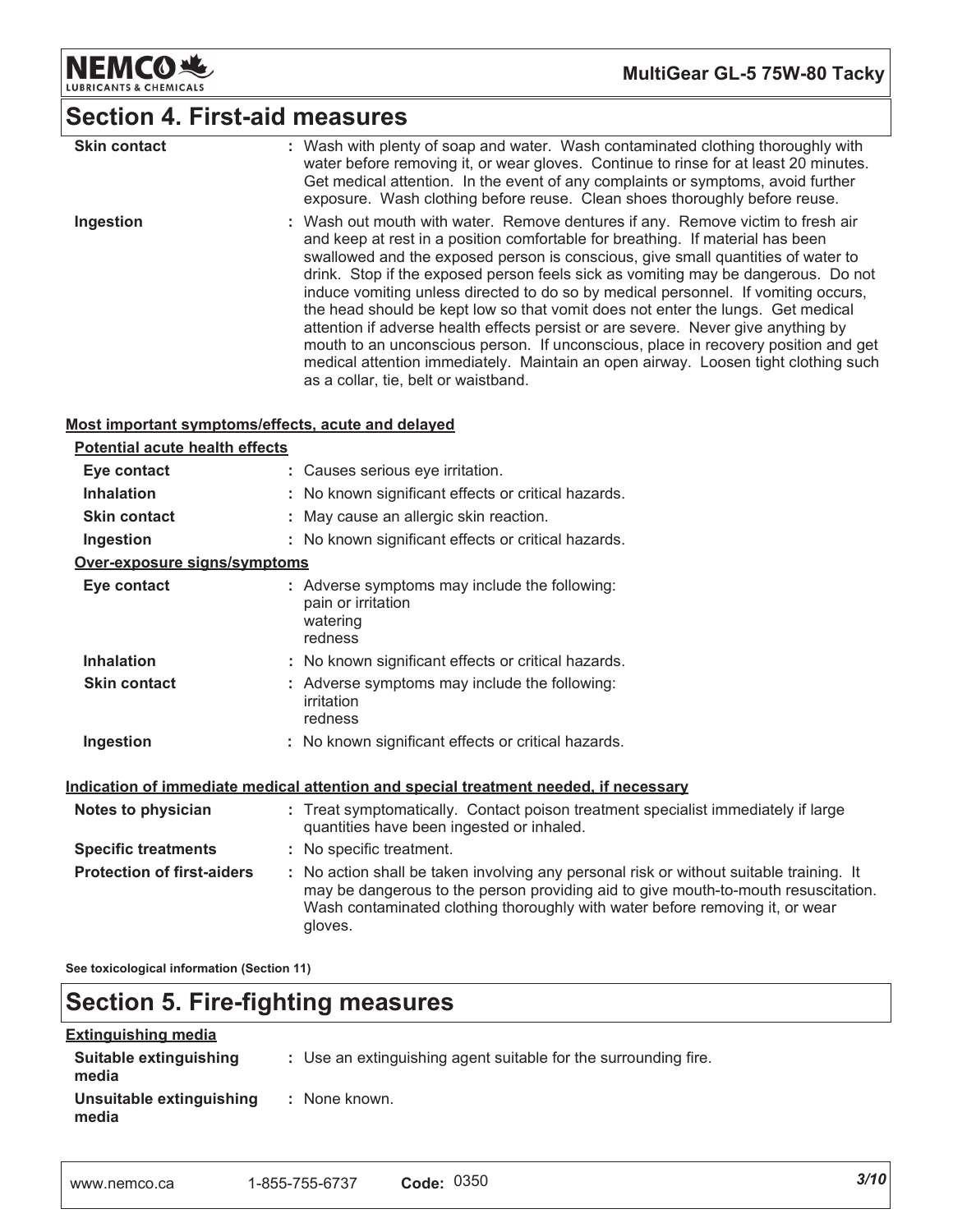

### **Section 5. Fire-fighting measures**

| <b>Specific hazards arising</b><br>from the chemical     | : This material is toxic to aquatic life with long lasting effects. Fire water contaminated<br>with this material must be contained and prevented from being discharged to any<br>waterway, sewer or drain. |
|----------------------------------------------------------|-------------------------------------------------------------------------------------------------------------------------------------------------------------------------------------------------------------|
| <b>Hazardous thermal</b><br>decomposition products       | : No specific data.                                                                                                                                                                                         |
| <b>Special protective actions</b><br>for fire-fighters   | : No special measures are required.                                                                                                                                                                         |
| <b>Special protective</b><br>equipment for fire-fighters | : Fire-fighters should wear appropriate protective equipment and self-contained<br>breathing apparatus (SCBA) with a full face-piece operated in positive pressure<br>mode.                                 |

### **Section 6. Accidental release measures**

#### Personal precautions, protective equipment and emergency procedures

| For non-emergency<br>personnel                        | : No action shall be taken involving any personal risk or without suitable training.<br>Keep unnecessary and unprotected personnel from entering. Do not touch or walk<br>through spilled material. Avoid breathing vapor or mist. Provide adequate<br>ventilation. Wear appropriate respirator when ventilation is inadequate. Put on<br>appropriate personal protective equipment.                                                                                                                                                                                                                                                                                                                           |
|-------------------------------------------------------|----------------------------------------------------------------------------------------------------------------------------------------------------------------------------------------------------------------------------------------------------------------------------------------------------------------------------------------------------------------------------------------------------------------------------------------------------------------------------------------------------------------------------------------------------------------------------------------------------------------------------------------------------------------------------------------------------------------|
| For emergency responders :                            | If specialized clothing is required to deal with the spillage, take note of any<br>information in Section 8 on suitable and unsuitable materials. See also the<br>information in "For non-emergency personnel".                                                                                                                                                                                                                                                                                                                                                                                                                                                                                                |
| <b>Environmental precautions</b>                      | : Avoid dispersal of spilled material and runoff and contact with soil, waterways,<br>drains and sewers. Inform the relevant authorities if the product has caused<br>environmental pollution (sewers, waterways, soil or air). Water polluting material.<br>May be harmful to the environment if released in large quantities. Collect spillage.                                                                                                                                                                                                                                                                                                                                                              |
| Methods and materials for containment and cleaning up |                                                                                                                                                                                                                                                                                                                                                                                                                                                                                                                                                                                                                                                                                                                |
| <b>Spill</b>                                          | : Stop leak if without risk. Move containers from spill area. Approach release from<br>upwind. Prevent entry into sewers, water courses, basements or confined areas.<br>Wash spillages into an effluent treatment plant or proceed as follows. Contain and<br>collect spillage with non-combustible, absorbent material e.g. sand, earth,<br>vermiculite or diatomaceous earth and place in container for disposal according to<br>local regulations (see Section 13). Dispose of via a licensed waste disposal<br>contractor. Contaminated absorbent material may pose the same hazard as the<br>spilled product. Note: see Section 1 for emergency contact information and Section<br>13 for waste disposal |

### **Section 7. Handling and storage**

#### **Precautions for safe handling**

**Protective measures** : Put on appropriate personal protective equipment (see Section 8). Persons with a history of skin sensitization problems should not be employed in any process in which this product is used. Do not get in eyes or on skin or clothing. Do not ingest. Avoid breathing vapor or mist. Avoid release to the environment. Keep in the original container or an approved alternative made from a compatible material, kept tightly closed when not in use. Empty containers retain product residue and can be hazardous. Do not reuse container.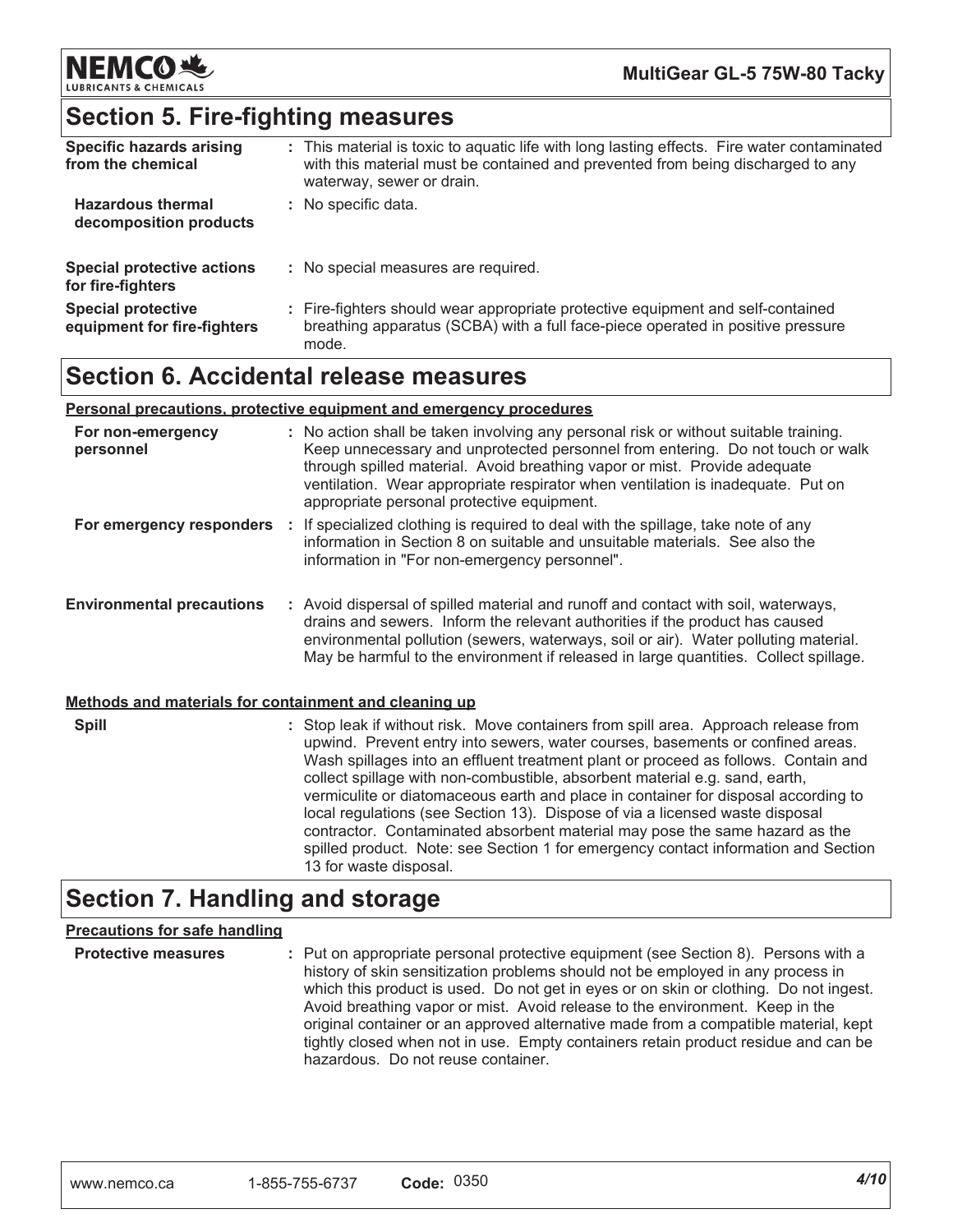

# Section 7. Handling and storage

| Advice on general<br>occupational hygiene                          | : Eating, drinking and smoking should be prohibited in areas where this material is<br>handled, stored and processed. Workers should wash hands and face before eating,<br>drinking and smoking. See also Section 8 for additional information on hygiene<br>measures. Remove contaminated clothing and protective equipment before entering<br>eating areas.                                                                                                                                                 |
|--------------------------------------------------------------------|---------------------------------------------------------------------------------------------------------------------------------------------------------------------------------------------------------------------------------------------------------------------------------------------------------------------------------------------------------------------------------------------------------------------------------------------------------------------------------------------------------------|
| Conditions for safe storage,<br>including any<br>incompatibilities | : Store in accordance with local regulations. Store in original container protected from<br>direct sunlight in a dry, cool and well-ventilated area, away from incompatible<br>materials (see Section 10) and food and drink. Keep container tightly closed and<br>sealed until ready for use. Containers that have been opened must be carefully<br>resealed and kept upright to prevent leakage. Do not store in unlabeled containers.<br>Use appropriate containment to avoid environmental contamination. |

### Section 8. Exposure controls/personal protection

#### **Control parameters**

#### **Occupational exposure limits**

| Ingredient name                                        | <b>Exposure limits</b>                                                                                                                                                                                                                                                                                    |
|--------------------------------------------------------|-----------------------------------------------------------------------------------------------------------------------------------------------------------------------------------------------------------------------------------------------------------------------------------------------------------|
| Distillates (petroleum), hydrotreated heavy paraffinic | CA Alberta Provincial (Canada, 4/2009).<br>8 hrs OEL: 5 mg/m <sup>3</sup> 8 hours. Form: Mist<br>15 min OEL: 10 mg/m <sup>3</sup> 15 minutes. Form: Mist<br>CA Quebec Provincial (Canada, 1/2014).<br>TWAEV: 5 mg/m <sup>3</sup> 8 hours. Form: Mist<br>STEV: 10 mg/m <sup>3</sup> 15 minutes. Form: Mist |

| <b>Appropriate engineering</b><br>controls | : Good general ventilation should be sufficient to control worker exposure to airborne<br>contaminants.                                                                                                                                                                                                                                                                                                                                                                                                                                                                                                                   |      |
|--------------------------------------------|---------------------------------------------------------------------------------------------------------------------------------------------------------------------------------------------------------------------------------------------------------------------------------------------------------------------------------------------------------------------------------------------------------------------------------------------------------------------------------------------------------------------------------------------------------------------------------------------------------------------------|------|
| <b>Environmental exposure</b><br>controls  | Emissions from ventilation or work process equipment should be checked to ensure<br>they comply with the requirements of environmental protection legislation.                                                                                                                                                                                                                                                                                                                                                                                                                                                            |      |
| <b>Individual protection measures</b>      |                                                                                                                                                                                                                                                                                                                                                                                                                                                                                                                                                                                                                           |      |
| <b>Hygiene measures</b>                    | : Wash hands, forearms and face thoroughly after handling chemical products, before<br>eating, smoking and using the lavatory and at the end of the working period.<br>Appropriate techniques should be used to remove potentially contaminated clothing.<br>Contaminated work clothing should not be allowed out of the workplace. Wash<br>contaminated clothing before reusing. Ensure that eyewash stations and safety<br>showers are close to the workstation location.                                                                                                                                               |      |
| <b>Eye/face protection</b>                 | : Safety eyewear complying with an approved standard should be used when a risk<br>assessment indicates this is necessary to avoid exposure to liquid splashes, mists,<br>gases or dusts. If contact is possible, the following protection should be worn,<br>unless the assessment indicates a higher degree of protection: chemical splash<br>goggles.                                                                                                                                                                                                                                                                  |      |
| <b>Skin protection</b>                     |                                                                                                                                                                                                                                                                                                                                                                                                                                                                                                                                                                                                                           |      |
| <b>Hand protection</b>                     | : Chemical-resistant, impervious gloves complying with an approved standard should<br>be worn at all times when handling chemical products if a risk assessment indicates<br>this is necessary. Considering the parameters specified by the glove manufacturer,<br>check during use that the gloves are still retaining their protective properties. It<br>should be noted that the time to breakthrough for any glove material may be<br>different for different glove manufacturers. In the case of mixtures, consisting of<br>several substances, the protection time of the gloves cannot be accurately<br>estimated. |      |
| <b>Body protection</b>                     | : Personal protective equipment for the body should be selected based on the task<br>being performed and the risks involved and should be approved by a specialist<br>before handling this product.                                                                                                                                                                                                                                                                                                                                                                                                                       |      |
| www.nemco.ca                               | Code: 0350<br>1-855-755-6737                                                                                                                                                                                                                                                                                                                                                                                                                                                                                                                                                                                              | 5/10 |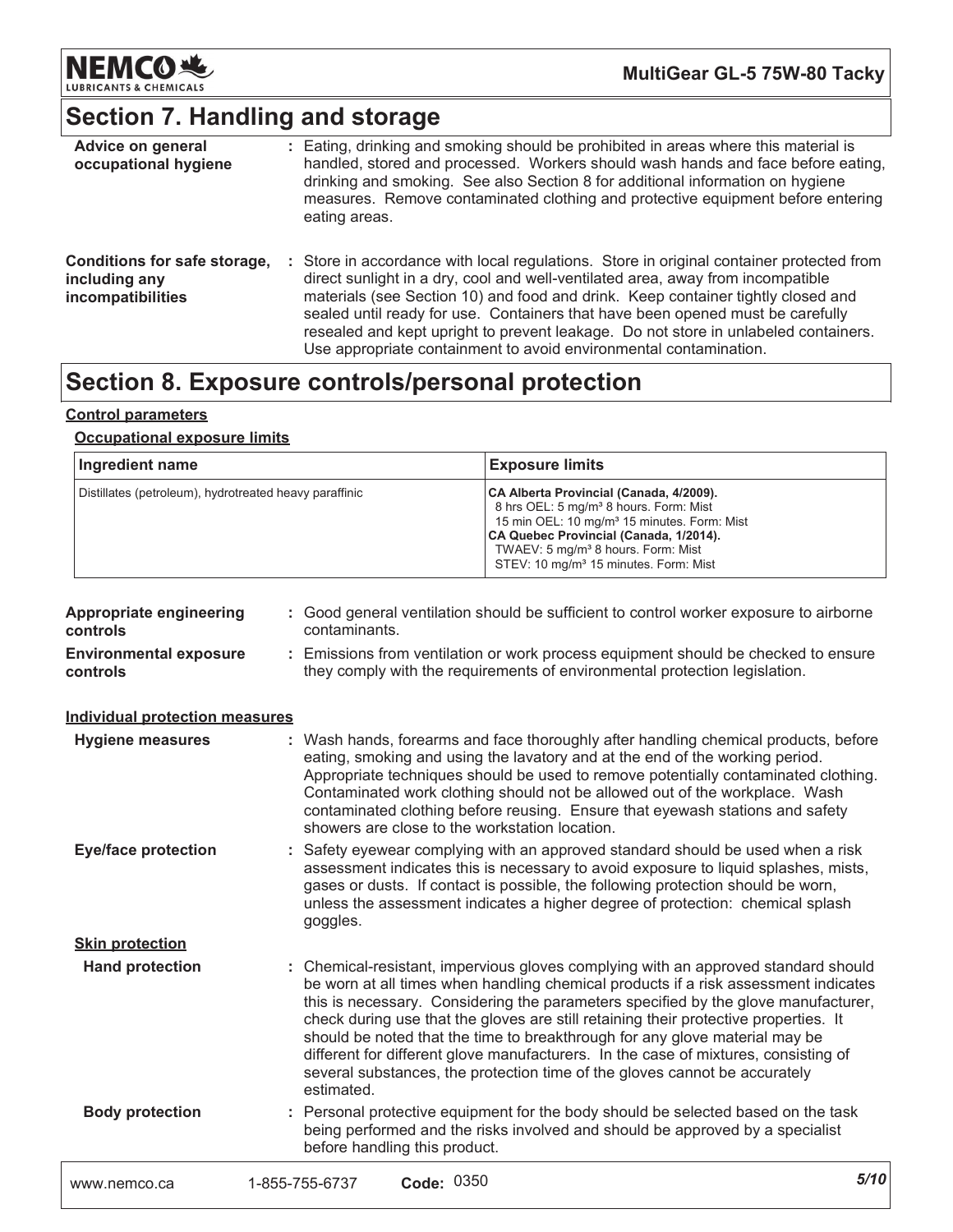

MultiGear GL-5 75W-80 Tacky

# Section 8. Exposure controls/personal protection

| Other skin protection         | : Appropriate footwear and any additional skin protection measures should be<br>selected based on the task being performed and the risks involved and should be<br>approved by a specialist before handling this product.                                                           |
|-------------------------------|-------------------------------------------------------------------------------------------------------------------------------------------------------------------------------------------------------------------------------------------------------------------------------------|
| <b>Respiratory protection</b> | : Based on the hazard and potential for exposure, select a respirator that meets the<br>appropriate standard or certification. Respirators must be used according to a<br>respiratory protection program to ensure proper fitting, training, and other important<br>aspects of use. |

### Section 9. Physical and chemical properties

| <b>Appearance</b>                                 |                                                            |
|---------------------------------------------------|------------------------------------------------------------|
| <b>Physical state</b>                             | : Liquid.                                                  |
| Color                                             | $:$ Red.                                                   |
| Odor                                              | Mild hydrocarbon.                                          |
| <b>Odor threshold</b>                             | : Not available.                                           |
| pH                                                | : Not available.                                           |
| <b>Freezing point</b>                             | : $-40^{\circ}$ C ( $-40^{\circ}$ F)                       |
| <b>Boiling point</b>                              | : Not available.                                           |
| <b>Flash point</b>                                | : Closed cup: $162^{\circ}$ C (323.6 $^{\circ}$ F)         |
| <b>Evaporation rate</b>                           | : Not available.                                           |
| <b>Flammability (solid, gas)</b>                  | : Not available.                                           |
| Lower and upper explosive<br>(flammable) limits   | : Not available.                                           |
| Vapor pressure                                    | $:$ Not available.                                         |
| <b>Vapor density</b>                              | : Not available.                                           |
| <b>Relative density</b>                           | : 0.8808                                                   |
| <b>Solubility</b>                                 | Insoluble.                                                 |
| <b>Partition coefficient: n-</b><br>octanol/water | : Not available.                                           |
| <b>Auto-ignition temperature</b>                  | : Not available.                                           |
| <b>Decomposition temperature</b>                  | : Not available.                                           |
| <b>Viscosity</b>                                  | : Kinematic: 7.9 cSt (100°C)<br>Kinematic: $45 cSt (40°C)$ |

### **Section 10. Stability and reactivity**

| www.nemco.ca                                 | Code: 0350<br>1-855-755-6737                                                                              | 6/10 |
|----------------------------------------------|-----------------------------------------------------------------------------------------------------------|------|
| <b>Hazardous decomposition</b><br>products   | : Under normal conditions of storage and use, hazardous decomposition products<br>should not be produced. |      |
| Incompatible materials                       | : Reactive or incompatible with the following materials: oxidizing materials.                             |      |
| <b>Conditions to avoid</b>                   | : No specific data.                                                                                       |      |
| <b>Possibility of hazardous</b><br>reactions | : Under normal conditions of storage and use, hazardous reactions will not occur.                         |      |
| <b>Chemical stability</b>                    | : The product is stable.                                                                                  |      |
| <b>Reactivity</b>                            | : No specific test data related to reactivity available for this product or its ingredients.              |      |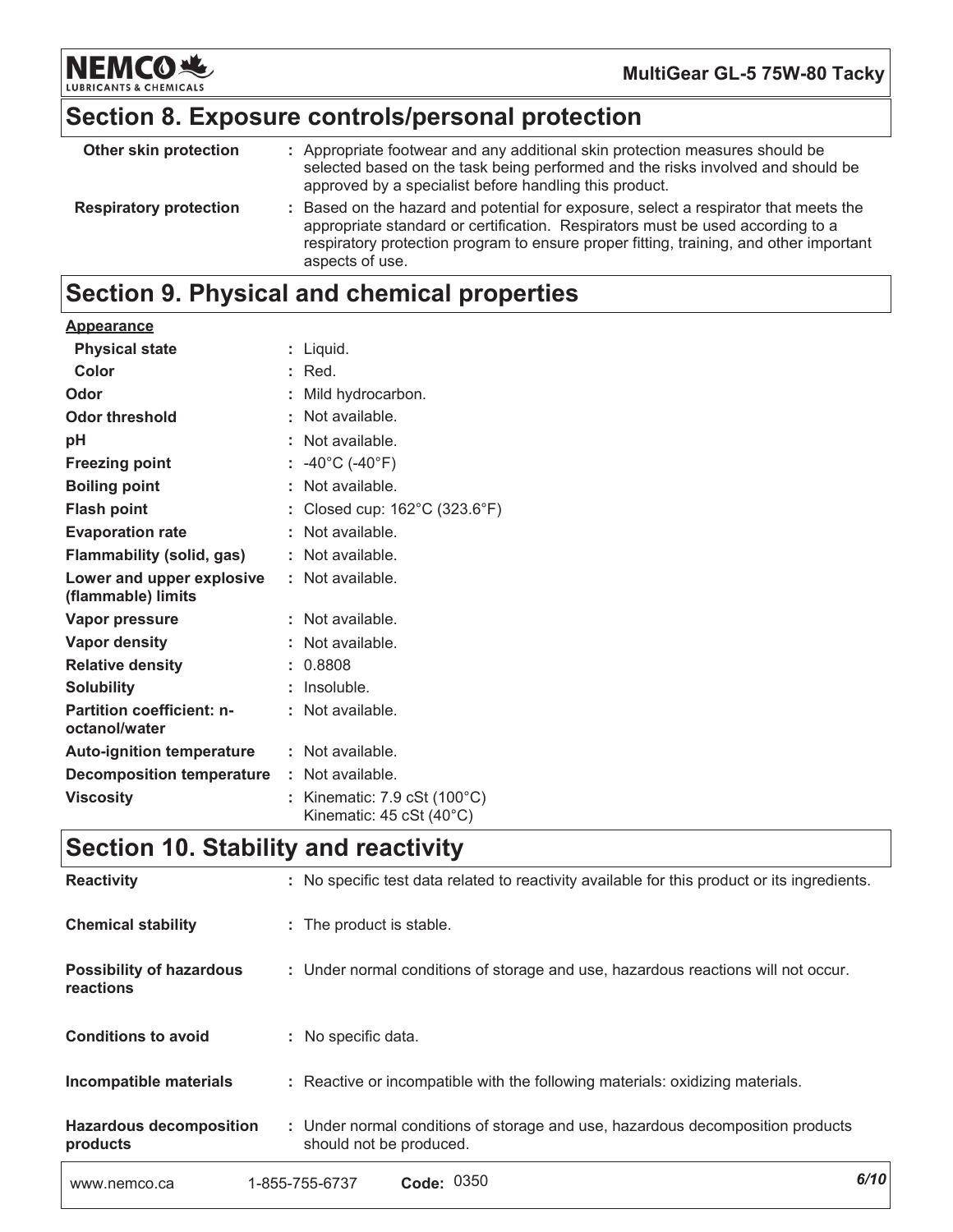

### **Section 11. Toxicological information**

#### Information on toxicological effects

#### **Acute toxicity**

There is no data available.

#### **Irritation/Corrosion**

There is no data available.

#### **Sensitization**

There is no data available.

#### **Mutagenicity**

There is no data available.

#### Carcinogenicity

#### **Classification**

| <b>Product/ingredient</b><br>I name                                                                             | <b>OSHA IARC INTP</b> |  | <b>ACGIH</b> | <b>EPA</b> | <b>NIOSH</b> |
|-----------------------------------------------------------------------------------------------------------------|-----------------------|--|--------------|------------|--------------|
| Distillates (petroleum), hydrotreated   -<br>heavy paraffinic<br>Residual oils (petroleum), solvent-<br>dewaxed |                       |  | A4<br>A4     |            |              |

#### **Reproductive toxicity**

There is no data available.

#### **Teratogenicity**

There is no data available.

#### Specific target organ toxicity (single exposure)

| Name                    | Category   | ⊩Route of<br>exposure | <b>Target organs</b>            |
|-------------------------|------------|-----------------------|---------------------------------|
| (Z)-Octadec-9-Enylamine | Category 3 | Not applicable.       | Respiratory tract<br>irritation |

#### Specific target organ toxicity (repeated exposure)

| <b>Name</b>             | Category   | l Route of<br><i><b>Lexposure</b></i> | <b>Target organs</b>                                 |
|-------------------------|------------|---------------------------------------|------------------------------------------------------|
| (Z)-Octadec-9-Enylamine | Category 2 | Not determined                        | gastrointestinal tract,<br>I immune system and liver |

#### **Aspiration hazard**

| <b>Name</b>                                            | l Result                              |
|--------------------------------------------------------|---------------------------------------|
| Distillates (petroleum), hydrotreated heavy paraffinic | <b>ASPIRATION HAZARD - Category 1</b> |
| $(C)$ -Octadec-9-Enylamine                             | <b>ASPIRATION HAZARD - Category 1</b> |

#### Information on the likely : Dermal contact. Eye contact. Inhalation. Ingestion. routes of exposure

#### Potential acute health effects

| Eye contact         | : Causes serious eye irritation.                    |
|---------------------|-----------------------------------------------------|
| <b>Inhalation</b>   | : No known significant effects or critical hazards. |
| <b>Skin contact</b> | : May cause an allergic skin reaction.              |
| Ingestion           | : No known significant effects or critical hazards. |

#### Symptoms related to the physical, chemical and toxicological characteristics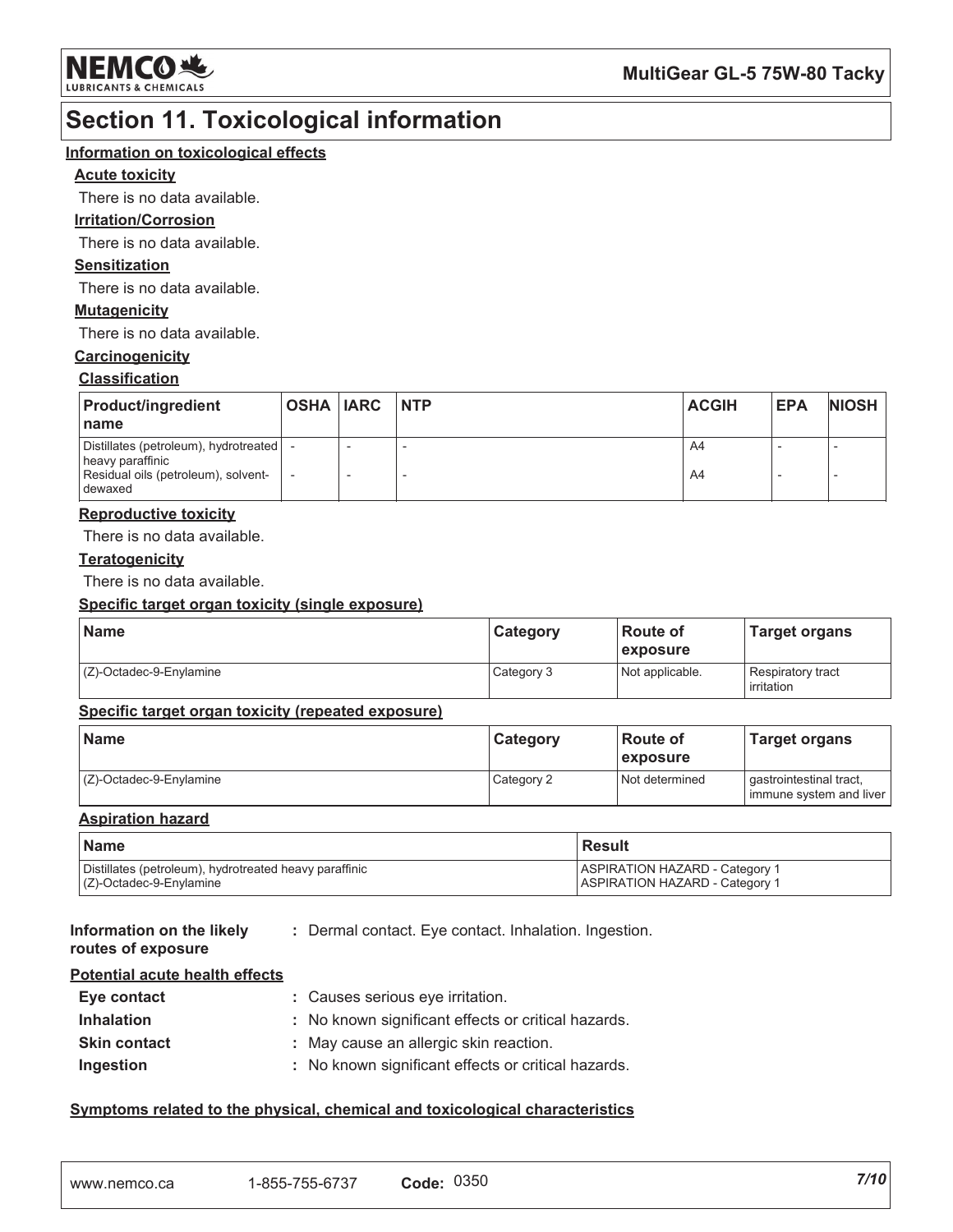

# Section 11. Toxicological information

| Eye contact         | : Adverse symptoms may include the following:<br>pain or irritation<br>watering<br>redness |
|---------------------|--------------------------------------------------------------------------------------------|
| <b>Inhalation</b>   | : No known significant effects or critical hazards.                                        |
| <b>Skin contact</b> | : Adverse symptoms may include the following:<br>irritation<br>redness                     |
| Ingestion           | : No known significant effects or critical hazards.                                        |

#### Delayed and immediate effects and also chronic effects from short and long term exposure

| <b>Short term exposure</b>              |                                                                                                          |
|-----------------------------------------|----------------------------------------------------------------------------------------------------------|
| <b>Potential immediate</b><br>effects   | : No known significant effects or critical hazards.                                                      |
| <b>Potential delayed effects</b>        | : No known significant effects or critical hazards.                                                      |
| Long term exposure                      |                                                                                                          |
| <b>Potential immediate</b><br>effects   | : No known significant effects or critical hazards.                                                      |
| <b>Potential delayed effects</b>        | : No known significant effects or critical hazards.                                                      |
| <b>Potential chronic health effects</b> |                                                                                                          |
| General                                 | : Once sensitized, a severe allergic reaction may occur when subsequently exposed<br>to very low levels. |
| Carcinogenicity                         | : No known significant effects or critical hazards.                                                      |
| <b>Mutagenicity</b>                     | : No known significant effects or critical hazards.                                                      |
| <b>Teratogenicity</b>                   | : No known significant effects or critical hazards.                                                      |
| <b>Developmental effects</b>            | : No known significant effects or critical hazards.                                                      |
| <b>Fertility effects</b>                | : No known significant effects or critical hazards.                                                      |

#### **Numerical measures of toxicity**

#### **Acute toxicity estimates**

| Route | <b>ATE value</b> |
|-------|------------------|
| Oral  | 50741.4 mg/kg    |

### **Section 12. Ecological information**

#### **Toxicity**

| <b>Product/ingredient name</b>    | <b>Result</b>  | <b>Species</b> | <b>Exposure</b> |
|-----------------------------------|----------------|----------------|-----------------|
| Phosphoric acid esters/amine salt | EC50 6.4 mg/L  | Algae          | 4 days          |
|                                   | EC50 91.4 mg/L | Daphnia        | 2 days          |
|                                   | LC50 24 mg/L   | Fish           | 4 days          |
|                                   | NOEC 1.7 mg/L  | Algae          | 4 days          |
|                                   | NOEC 0.12 mg/L | Daphnia        | 21 days         |
|                                   | NOEC 3.2 mg/L  | Fish           | 4 days          |

#### Persistence and degradability

| <b>Product/ingredient name</b>    | Test        | <b>Result</b>   | <b>Dose</b> | <b>Inoculum</b> |
|-----------------------------------|-------------|-----------------|-------------|-----------------|
| Phosphoric acid esters/amine salt | <b>OECD</b> | 7.4 % - 28 days |             |                 |

| Code: 0350 |  |  |
|------------|--|--|
|------------|--|--|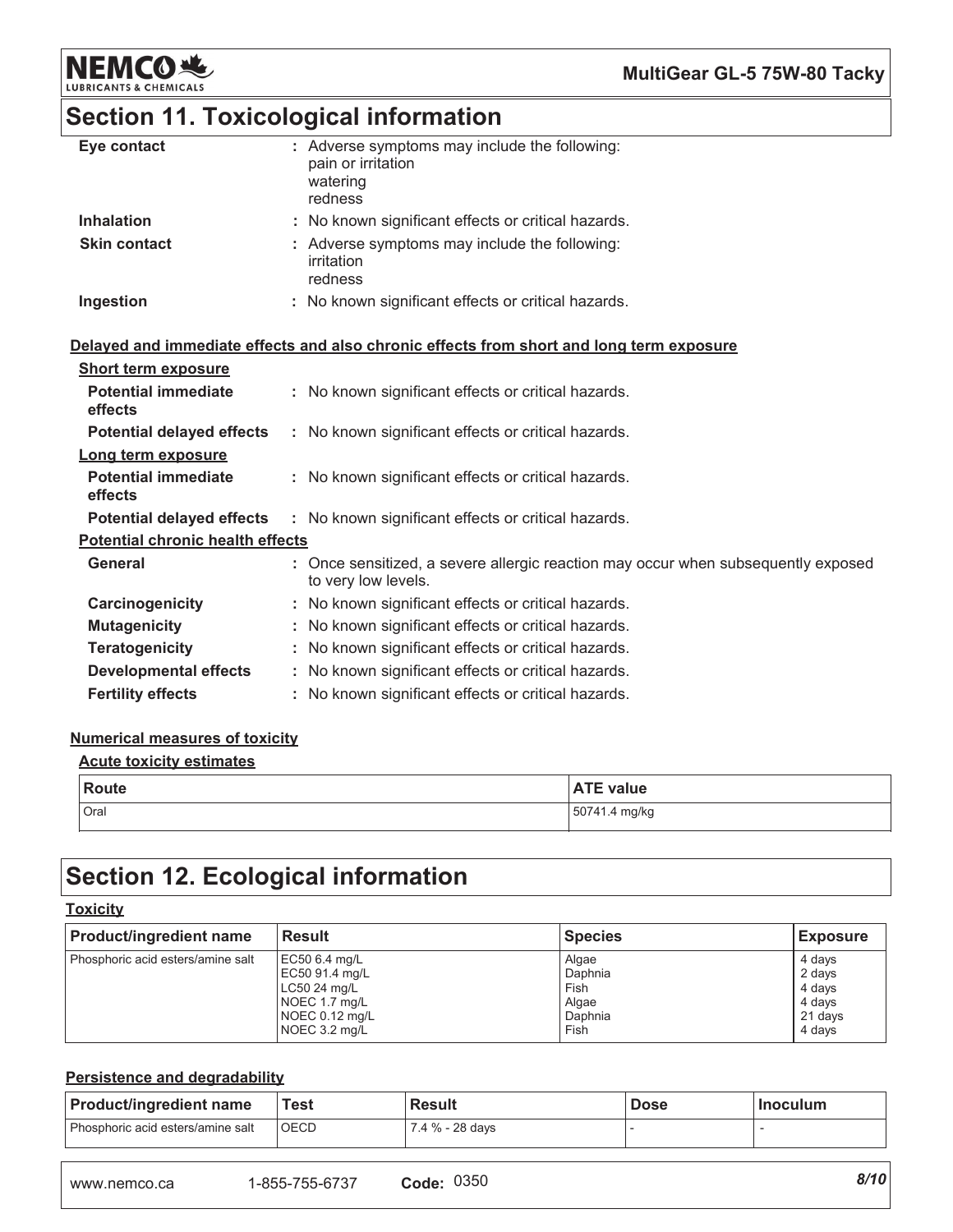

### **Section 12. Ecological information**

| <b>Product/ingredient name</b>    | <b>Aquatic half-life</b> | <b>Photolysis</b> | <b>Biodegradability</b> |
|-----------------------------------|--------------------------|-------------------|-------------------------|
| Phosphoric acid esters/amine salt |                          |                   | <b>Not readily</b>      |

#### **Bioaccumulative potential**

| <b>Product/ingredient name</b> | $\mathsf{LogP}_\mathsf{ow}$ | <b>BCF</b> | <b>Potential</b> |
|--------------------------------|-----------------------------|------------|------------------|
| Polysulfides, di-tert-Bu       | 5.6                         |            | hiah             |

| <b>Mobility in soil</b>                                |                               |
|--------------------------------------------------------|-------------------------------|
| Soil/water partition<br>coefficient (K <sub>oc</sub> ) | : There is no data available. |

Other adverse effects : No known significant effects or critical hazards.

### **Section 13. Disposal considerations**

| <b>Disposal methods</b> | : The generation of waste should be avoided or minimized wherever possible.<br>Disposal of this product, solutions and any by-products should comply with the<br>requirements of environmental protection and waste disposal legislation and any<br>regional local authority requirements. Dispose of surplus and non-recyclable<br>products via a licensed waste disposal contractor. Waste should not be disposed of<br>untreated to the sewer unless fully compliant with the requirements of all authorities<br>with jurisdiction. Waste packaging should be recycled. Incineration or landfill<br>should only be considered when recycling is not feasible. This material and its<br>container must be disposed of in a safe way. Care should be taken when handling<br>empty containers that have not been cleaned or rinsed out. Empty containers or |
|-------------------------|-------------------------------------------------------------------------------------------------------------------------------------------------------------------------------------------------------------------------------------------------------------------------------------------------------------------------------------------------------------------------------------------------------------------------------------------------------------------------------------------------------------------------------------------------------------------------------------------------------------------------------------------------------------------------------------------------------------------------------------------------------------------------------------------------------------------------------------------------------------|
|                         | liners may retain some product residues. Avoid dispersal of spilled material and<br>runoff and contact with soil, waterways, drains and sewers.                                                                                                                                                                                                                                                                                                                                                                                                                                                                                                                                                                                                                                                                                                             |

# Section 14. Transport information

|                                      | <b>TDG Classification</b>                                                                                                  | <b>IMDG</b>                                                                                                                                                                                                      | <b>IATA</b>                                                                                                                |
|--------------------------------------|----------------------------------------------------------------------------------------------------------------------------|------------------------------------------------------------------------------------------------------------------------------------------------------------------------------------------------------------------|----------------------------------------------------------------------------------------------------------------------------|
| <b>UN number</b>                     | <b>UN3082</b>                                                                                                              | <b>UN3082</b>                                                                                                                                                                                                    | <b>UN3082</b>                                                                                                              |
| <b>UN proper</b><br>shipping name    | ENVIRONMENTALLY HAZARDOUS<br>SUBSTANCE, LIQUID, N.O.S.<br>(Polysulfides, di-tert-Bu, Phosphoric<br>acid esters/amine salt) | ENVIRONMENTALLY HAZARDOUS<br>SUBSTANCE, LIQUID, N.O.S.<br>(Polysulfides, di-tert-Bu, Phosphoric<br>acid esters/amine salt). Marine<br>pollutant (Polysulfides, di-tert-Bu,<br>Phosphoric acid esters/amine salt) | ENVIRONMENTALLY HAZARDOUS<br>SUBSTANCE, LIQUID, N.O.S.<br>(Polysulfides, di-tert-Bu, Phosphoric acid<br>esters/amine salt) |
| <b>Transport</b><br>hazard class(es) | 9                                                                                                                          | 9<br>⊁∠                                                                                                                                                                                                          | 9<br>₩                                                                                                                     |
| <b>Packing group</b>                 | $\mathbf{III}$                                                                                                             | $\mathbf{III}$                                                                                                                                                                                                   | $\mathbf{III}$                                                                                                             |
| <b>Environmental</b><br>hazards      | Yes.                                                                                                                       | Yes.                                                                                                                                                                                                             | Yes.                                                                                                                       |
|                                      |                                                                                                                            |                                                                                                                                                                                                                  |                                                                                                                            |